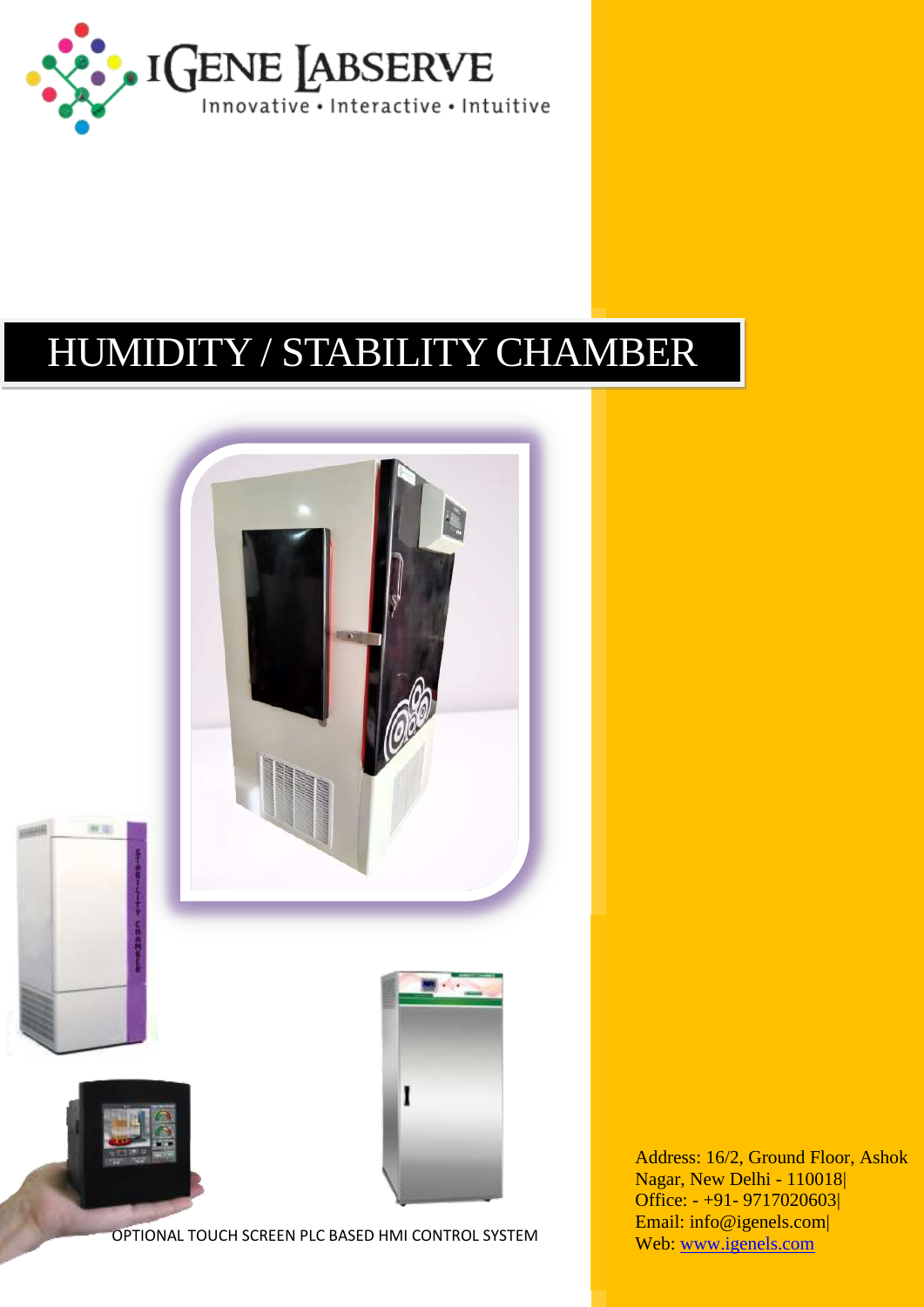

Our Stability chambers are designed to create extremely stable temperature and humidity environments to analyse the effects of pre-specified conditions on life saving drugs, biological samples, electronic components and industrial parts etc.

## DESCRIPTION

- **Construction:** The overall stability chamber is built on a rigid stainless steel frame. Thick gauge of stainless steel 304 or 316 is used. High density PUF insulation is filled between inner and external chambers. Each chamber is provided with suitable number of steel wire mesh cable trays (removable) 4 to 8 or more.
- **Temperature & Humidity:** The temperature range of our stability test chambers is 10<sup>o</sup>C to  $60^{\circ}$ C; while the humidity range is 35% to 95% RH. As per ICH guidelines our chambers are ideal for storage conditions 25°C at 60% RH, 40°C at 75% RH, 30°C at 65% RH and 25°C at 40% RH.
- **Refrigeration System:** For refrigeration, we equip our stability chambers with branded CFC free compressors that are hermetically sealed and feature quiet operation.
- **Heating:** SS tubular air heaters are used to generate warm temperature inside the chamber.
- **Humidity system:** Stainless steel tank and ISI mark immersion heater features automatic water filling and low water safety device.
- **Air circulation:** Air circulation is mandatory function to maintain uniform temperature and humidity across the chamber; therefore, we equip our stability test chambers with motorized blower assembly which features quiet operation and long service life.
- **Control System:** Our stability chambers are equipped with self-programmed PID controllers, which feature set value (SV) and process value (PV). In addition, we also use PLC based HMI controller which is advance system and features colour touch screen, various error display, data logging and data transfer to pen drive or direct printout. We can also program and configure HMI control system as per user demand
- **Illumination:** Interior illumination is done by LED/fluorescent light which can be supported by cyclic timer if required. It controls the ON/OFF timing of light for a week.
- **Safety Features:** Each stability chamber is equipped with many safety features ensuring you working with a trustable machine. Each chamber is fitted with over temperature protection, over current protection and low and high temperature limits and time delay for compressor switch on etc.
- **Data logging:** We also provide data logging feature with our stability chambers: PC interface with RS485 communication and also 21 CFR part 11 software as an option

Address: 16/2, Ground Floor, Ashok Nagar, New Delhi | Office: - +91- 9717020603| Email: [info@igenels.com|](mailto:info@igenels.com%7C) Web: www.igenels.com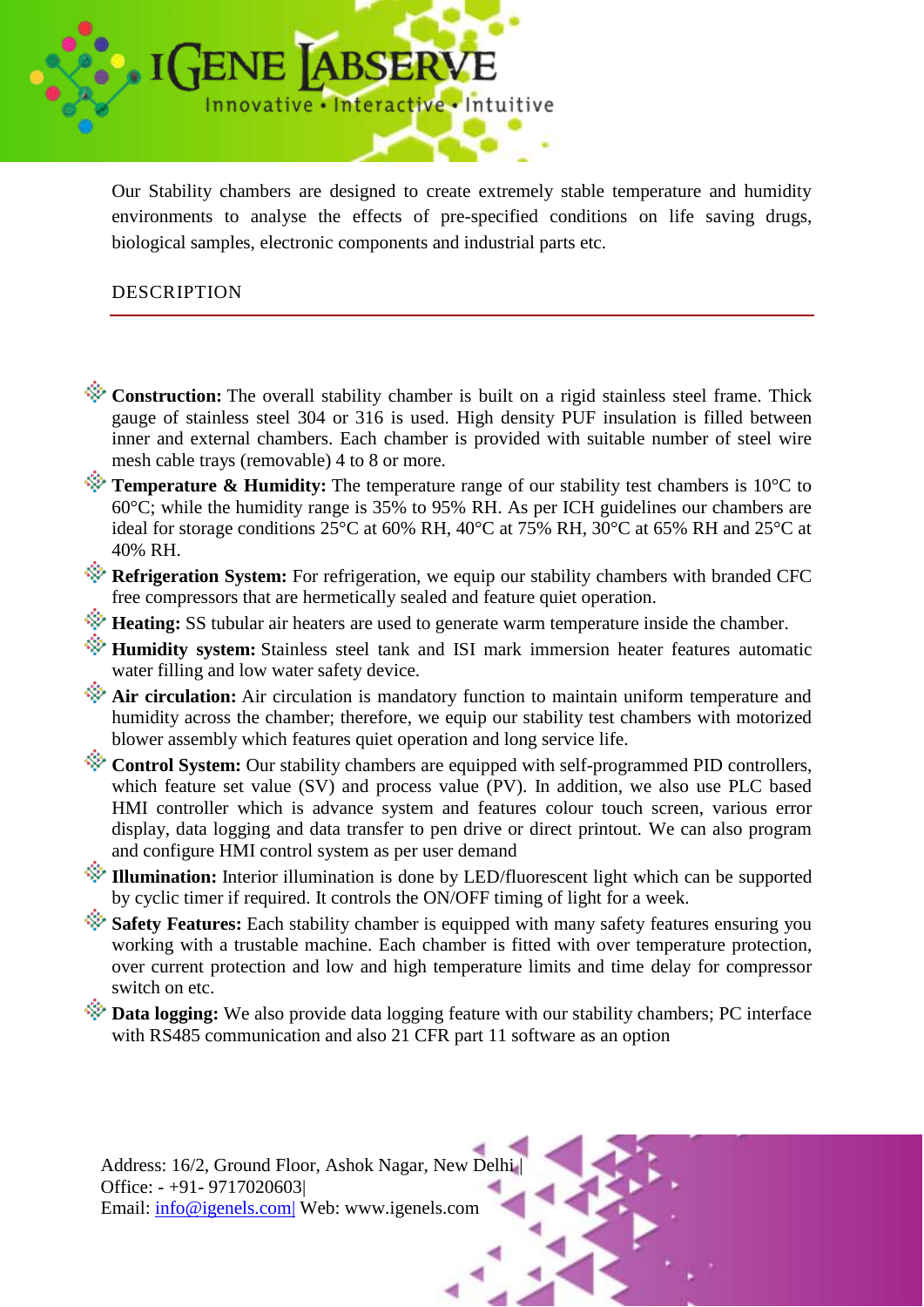

## TECHNICAL SPECIFICATIONS

| <b>Temperature Range</b>      | $5^{\circ}$ C to $60^{\circ}$ C                                                                                                                                                                                                   |  |  |  |
|-------------------------------|-----------------------------------------------------------------------------------------------------------------------------------------------------------------------------------------------------------------------------------|--|--|--|
| <b>Temperature accuracy</b>   | $\pm 1$ °C                                                                                                                                                                                                                        |  |  |  |
| <b>Temperature controller</b> | Microprocessor PID controller<br>Display of SV & PV<br>Low / High buzzer                                                                                                                                                          |  |  |  |
| <b>Humidity Range</b>         | 40% to 95% RH                                                                                                                                                                                                                     |  |  |  |
| <b>Humidity accuracy</b>      | $\pm 3\%$ RH                                                                                                                                                                                                                      |  |  |  |
| <b>Humidity controller</b>    | Microprocessor PID controller<br>Display of SV & PV<br>Low / High buzzer                                                                                                                                                          |  |  |  |
| <b>Chamber Illumination</b>   | Fluorescent white light                                                                                                                                                                                                           |  |  |  |
| <b>Construction</b>           | Double walled                                                                                                                                                                                                                     |  |  |  |
| <b>Insulation</b>             | <b>PUF</b> insulation                                                                                                                                                                                                             |  |  |  |
| <b>Exterior</b>               | Powder coated GI sheet                                                                                                                                                                                                            |  |  |  |
| <b>Interior</b>               | Stainless steel 304                                                                                                                                                                                                               |  |  |  |
| <b>Door</b>                   | Solid insulated door with lock and key                                                                                                                                                                                            |  |  |  |
| <b>Inner door</b>             | Glass door fitted in steel frame                                                                                                                                                                                                  |  |  |  |
| <b>Shelves / trays</b>        | 2 to 5 steel wire mesh trays (height adjustable)                                                                                                                                                                                  |  |  |  |
| <b>Air Circulation</b>        | Axial fan / blower                                                                                                                                                                                                                |  |  |  |
| <b>Refrigeration</b>          | CFC Free compressor with condenser, motor and<br>relay<br>complete unit                                                                                                                                                           |  |  |  |
| <b>Humidity system</b>        | SS tank with heater<br>Low water buzzer<br>Auto filling water system                                                                                                                                                              |  |  |  |
| <b>Optional</b>               | Stainless steel exterior (GMP)<br>PLC based HMI controller w/ USB interface<br>RS 485 interface<br>21 CFR part 11 software<br>UV light<br>Storage racks<br>Validation port<br>Caster wheels with brake<br>IQ, OQ and PQ documents |  |  |  |

Address: 16/2, Ground Floor, Ashok Nagar, New Delhi | Office: - +91- 9717020603| Email: [info@igenels.com|](mailto:info@igenels.com%7C) Web: www.igenels.com